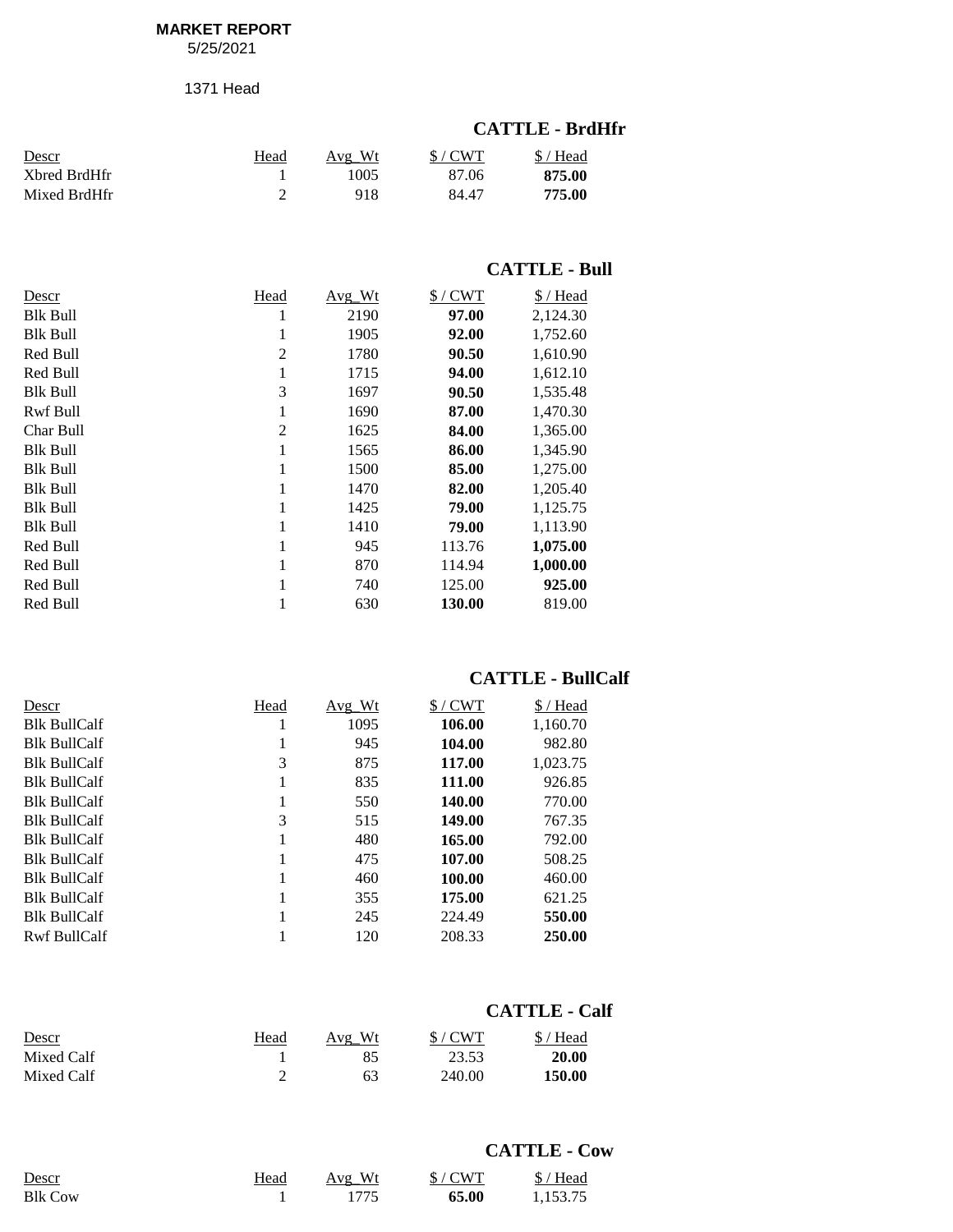| <b>Blk Cow</b>  | $\mathbf{1}$            | 1590 | 81.76  | 1,300.00 |
|-----------------|-------------------------|------|--------|----------|
| <b>Blk Cow</b>  | $\,1\,$                 | 1570 | 69.00  | 1,083.30 |
| Hereford Cow    | $\,1\,$                 | 1550 | 69.35  | 1,075.00 |
| <b>Blk Cow</b>  | $\,1\,$                 | 1525 | 66.00  | 1,006.50 |
| <b>Blk Cow</b>  | $\,1\,$                 | 1495 | 71.00  | 1,061.45 |
| <b>Blk Cow</b>  | $\,1\,$                 | 1475 | 76.00  | 1,121.00 |
| <b>Blk Cow</b>  | $\,1\,$                 | 1475 | 70.00  | 1,032.50 |
| <b>Blk Cow</b>  | $\,1\,$                 | 1450 | 70.00  | 1,015.00 |
| <b>Bwf Cow</b>  | $\,1\,$                 | 1440 | 105.90 | 1,525.00 |
| <b>Blk Cow</b>  | 3                       | 1425 | 69.00  | 983.25   |
| Mixed Cow       | $\overline{4}$          | 1405 | 66.00  | 927.30   |
| <b>Blk Cow</b>  | 3                       | 1400 | 71.00  | 994.00   |
| <b>Blk Cow</b>  | $\,1\,$                 | 1370 | 68.00  | 931.60   |
| <b>Blk Cow</b>  | $\,1\,$                 | 1365 | 70.00  | 955.50   |
| <b>Blk Cow</b>  | $\,1\,$                 | 1355 | 70.00  | 948.50   |
| <b>Blk Cow</b>  | 3                       | 1333 | 69.00  | 920.00   |
| Char Cow        | 3                       | 1325 | 65.00  | 861.25   |
| <b>Blk Cow</b>  | $\mathbbm{1}$           | 1310 | 72.00  | 943.20   |
| <b>Blk Cow</b>  | 3                       | 1292 | 72.00  | 930.00   |
| Char Cow        | $\,1\,$                 | 1285 | 71.98  | 925.00   |
| <b>Blk Cow</b>  | $\,1$                   | 1270 | 62.00  | 787.40   |
| Char Cow        | $\,1\,$                 | 1265 | 71.00  | 898.15   |
| <b>Blk Cow</b>  | $\,1\,$                 | 1255 | 69.00  | 865.95   |
| <b>Blk Cow</b>  | $\,1\,$                 | 1250 | 110.00 | 1,375.00 |
| <b>Bwf Cow</b>  | $\,1\,$                 | 1235 | 68.00  | 839.80   |
| <b>Blk Cow</b>  | $\,1\,$                 | 1225 | 71.00  | 869.75   |
| <b>Blk Cow</b>  | 5                       | 1214 | 67.00  | 813.38   |
| <b>Blk Cow</b>  | $\overline{c}$          | 1213 | 65.00  | 788.13   |
| <b>Blk Cow</b>  | $\,1\,$                 | 1210 | 68.00  | 822.80   |
| <b>Blk Cow</b>  | $\,1\,$                 | 1210 | 73.14  | 885.00   |
| <b>Blk Cow</b>  | 3                       | 1167 | 67.00  | 781.67   |
| Char Cow        | 5                       | 1164 | 64.00  | 744.96   |
| <b>Blk Cow</b>  | $\overline{c}$          | 1163 | 65.00  | 755.63   |
| <b>Blk Cow</b>  | 8                       | 1159 | 67.50  | 782.58   |
| <b>Blk Cow</b>  | $\overline{c}$          | 1158 | 59.00  | 682.93   |
| <b>Blk Cow</b>  | $\,1\,$                 | 1145 | 64.00  | 732.80   |
| <b>Blk Cow</b>  | $\mathbf{1}$            | 1140 | 76.75  | 875.00   |
| <b>Blk Cow</b>  | $\,1\,$                 | 1125 | 66.00  | 742.50   |
| <b>Blk Cow</b>  | $\,1\,$                 | 1115 | 60.00  | 669.00   |
| <b>Blk Cow</b>  | $\,1\,$                 | 1110 | 67.57  | 750.00   |
| Mixed Cow       | $\sqrt{2}$              | 1110 | 65.00  | 721.50   |
| <b>Blk Cow</b>  | 8                       | 1104 | 64.00  | 706.80   |
| <b>Blk Cow</b>  | 11                      | 1101 | 66.00  | 726.60   |
| <b>Bwf Cow</b>  | $\mathbf{1}$            | 1095 | 68.00  | 744.60   |
| <b>Blk Cow</b>  | 10                      | 1085 | 65.50  | 710.68   |
| <b>Blk Cow</b>  | $\overline{\mathbf{4}}$ | 1080 | 60.50  | 653.40   |
| <b>Blk Cow</b>  | $\sqrt{2}$              | 1070 | 70.00  | 749.00   |
| <b>Bwf Cow</b>  | $\,1\,$                 | 1065 | 70.00  | 745.50   |
| <b>Blk Cow</b>  | 9                       | 1063 | 62.50  | 664.24   |
| <b>Blk Cow</b>  | $\,1\,$                 | 1060 | 80.00  | 848.00   |
| <b>Blk Cow</b>  | $\,1\,$                 | 1055 | 70.00  | 738.50   |
| <b>Blk Cow</b>  | 5                       | 1052 | 59.50  | 625.94   |
| <b>Blk Cow</b>  | $\overline{2}$          | 1040 | 65.00  | 676.00   |
| <b>Bwf PAIR</b> | $\,1\,$                 | 1035 | 149.76 | 1,550.00 |
| <b>Blk Cow</b>  | $\,1\,$                 | 1005 | 61.00  | 613.05   |
| <b>Blk Cow</b>  | 3                       | 993  | 81.00  | 804.60   |
| <b>Bwf Cow</b>  | $\,1\,$                 | 990  | 66.00  | 653.40   |
| Char Cow        | $\,1\,$                 | 975  | 64.00  | 624.00   |
| <b>Blk Cow</b>  | $\overline{c}$          | 955  | 79.00  | 754.45   |
| <b>Blk Cow</b>  | $\,1\,$                 | 920  | 47.00  | 432.40   |
| <b>Blk Cow</b>  | $\,1\,$                 | 915  | 56.00  | 512.40   |
| <b>Blk Cow</b>  | $\mathbf{1}$            | 885  | 89.00  | 787.65   |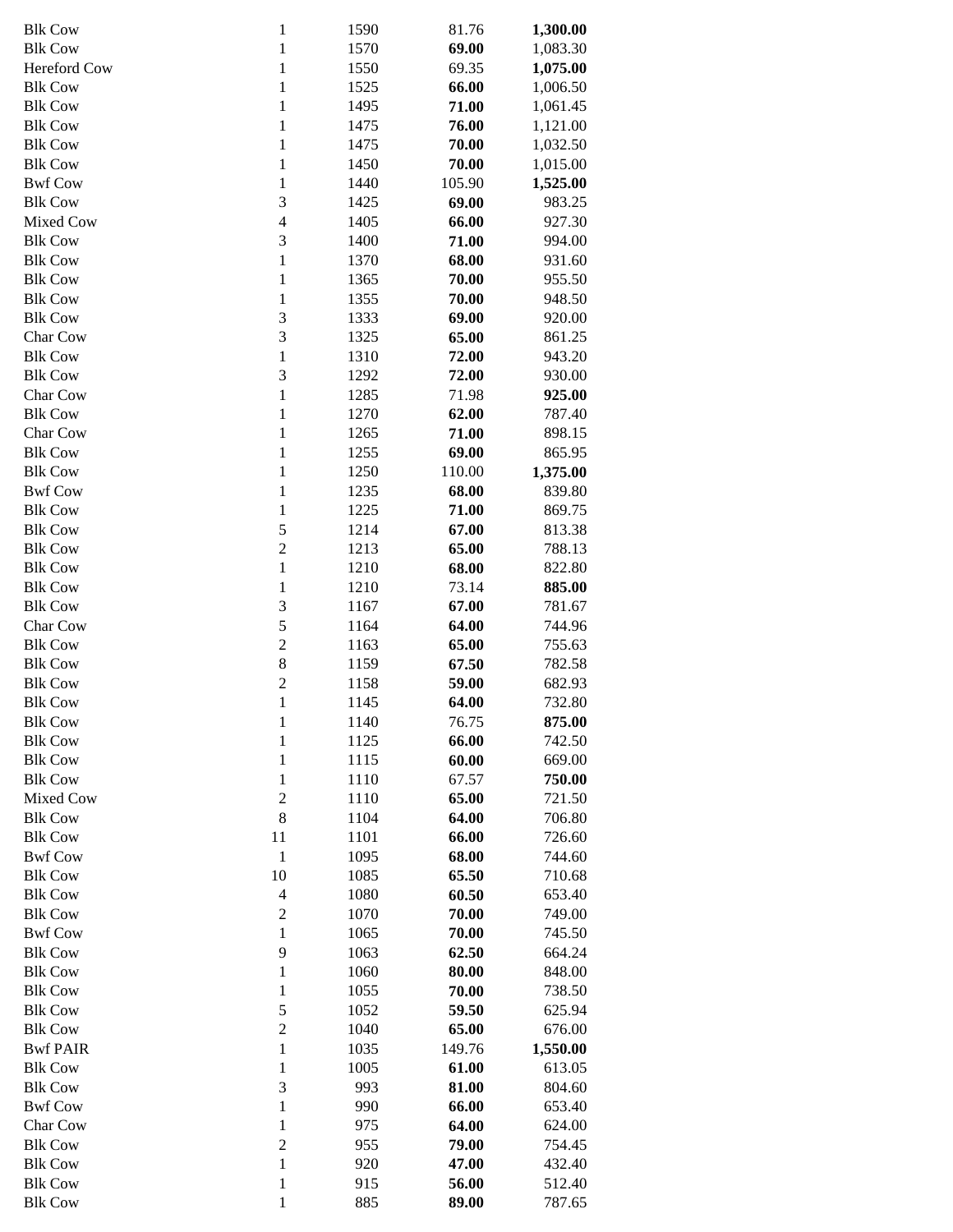| Dairy Cow      | 860 | 45.00 | 387.00 |
|----------------|-----|-------|--------|
| <b>Blk Cow</b> | 845 | 60.00 | 507.00 |
| <b>Blk Cow</b> | 785 | 85.00 | 667.25 |

# **CATTLE - HfrCalf**

| Descr              | Head           | Avg Wt | $$/$ CWT | \$/Head |
|--------------------|----------------|--------|----------|---------|
| <b>Bwf HfrCalf</b> | 1              | 655    | 112.00   | 733.60  |
| Mixed HfrCalf      | 5              | 618    | 135.00   | 834.30  |
| <b>Blk HfrCalf</b> | 1              | 590    | 123.00   | 725.70  |
| Hereford HfrCalf   | 2              | 583    | 125.00   | 728.13  |
| <b>Blk HfrCalf</b> | 5              | 518    | 146.00   | 756.28  |
| <b>Blk HfrCalf</b> | 4              | 511    | 148.00   | 756.65  |
| <b>Blk HfrCalf</b> | $\overline{2}$ | 510    | 156.00   | 795.60  |
| Red HfrCalf        | 1              | 490    | 134.00   | 656.60  |
| Mixed HfrCalf      | 9              | 468    | 150.00   | 701.67  |
| Mixed HfrCalf      | 3              | 467    | 151.00   | 704.67  |
| <b>Blk HfrCalf</b> | $\overline{2}$ | 403    | 140.00   | 563.50  |
| <b>Blk HfrCalf</b> | 1              | 380    | 120.00   | 456.00  |
| <b>Blk HfrCalf</b> | 1              | 375    | 153.00   | 573.75  |
| <b>Blk HfrCalf</b> | 3              | 360    | 162.50   | 585.00  |
| <b>Blk HfrCalf</b> | 1              | 315    | 158.73   | 500.00  |
| <b>Blk HfrCalf</b> | 1              | 315    | 158.73   | 500.00  |
| Hereford HfrCalf   | 1              | 295    | 110.17   | 325.00  |
| <b>Blk HfrCalf</b> | 5              | 259    | 202.70   | 525.00  |
| <b>Blk HfrCalf</b> | 1              | 115    | 239.13   | 275.00  |
| <b>Blk HfrCalf</b> | 1              | 105    | 238.10   | 250.00  |

### **CATTLE - HfrYrl**

| Descr             | Head           | Avg_Wt | $$/$ CWT | \$/Head  |
|-------------------|----------------|--------|----------|----------|
| Mixed HfrYrl      | $\overline{4}$ | 996    | 84.00    | 836.85   |
| Xbred HfrYrl      | $\overline{2}$ | 910    | 104.50   | 950.95   |
| Mixed HfrYrl      | 8              | 868    | 113.00   | 980.98   |
| Mixed HfrYrl      | 60             | 859    | 124.50   | 1,069.25 |
| Mixed HfrYrl      | 34             | 858    | 120.50   | 1,033.82 |
| <b>Blk HfrYrl</b> | 60             | 854    | 124.35   | 1,062.36 |
| Xbred HfrYrl      | $\overline{4}$ | 826    | 115.00   | 950.19   |
| <b>Blk HfrYrl</b> | 6              | 812    | 135.00   | 1,095.75 |
| <b>Blk HfrYrl</b> | $\mathbf{1}$   | 810    | 112.00   | 907.20   |
| Mixed HfrYrl      | 7              | 790    | 121.00   | 955.90   |
| Mixed HfrYrl      | $\overline{4}$ | 789    | 116.00   | 914.95   |
| <b>Blk HfrYrl</b> | 1              | 765    | 118.00   | 902.70   |
| <b>Bwf HfrYrl</b> | 1              | 755    | 122.00   | 921.10   |
| <b>Blk HfrYrl</b> | $\overline{c}$ | 740    | 116.00   | 858.40   |
| Mixed HfrYrl      | 5              | 730    | 123.50   | 901.55   |
| Xbred HfrYrl      | 1              | 710    | 110.50   | 784.55   |
| Char HfrYrl       | 1              | 695    | 116.00   | 806.20   |
| <b>Blk HfrYrl</b> | 13             | 675    | 133.00   | 897.75   |
| Mixed HfrYrl      | 71             | 673    | 139.50   | 938.78   |
| Red HfrYrl        | 1              | 665    | 52.50    | 349.12   |
| <b>Blk HfrYrl</b> | $\overline{2}$ | 633    | 138.00   | 872.85   |
| <b>Blk HfrYrl</b> | $\mathbf{1}$   | 625    | 67.00    | 418.75   |
| <b>Blk HfrYrl</b> | 1              | 625    | 130.00   | 812.50   |
| Mixed HfrYrl      | 62             | 623    | 145.00   | 903.21   |
| <b>Blk HfrYrl</b> | $\mathbf{1}$   | 615    | 135.00   | 830.25   |
| <b>Blk HfrYrl</b> | 12             | 609    | 143.50   | 873.56   |
| <b>Blk HfrYrl</b> | 3              | 582    | 142.00   | 825.97   |
| <b>Blk HfrYrl</b> | $\overline{c}$ | 555    | 156.00   | 865.80   |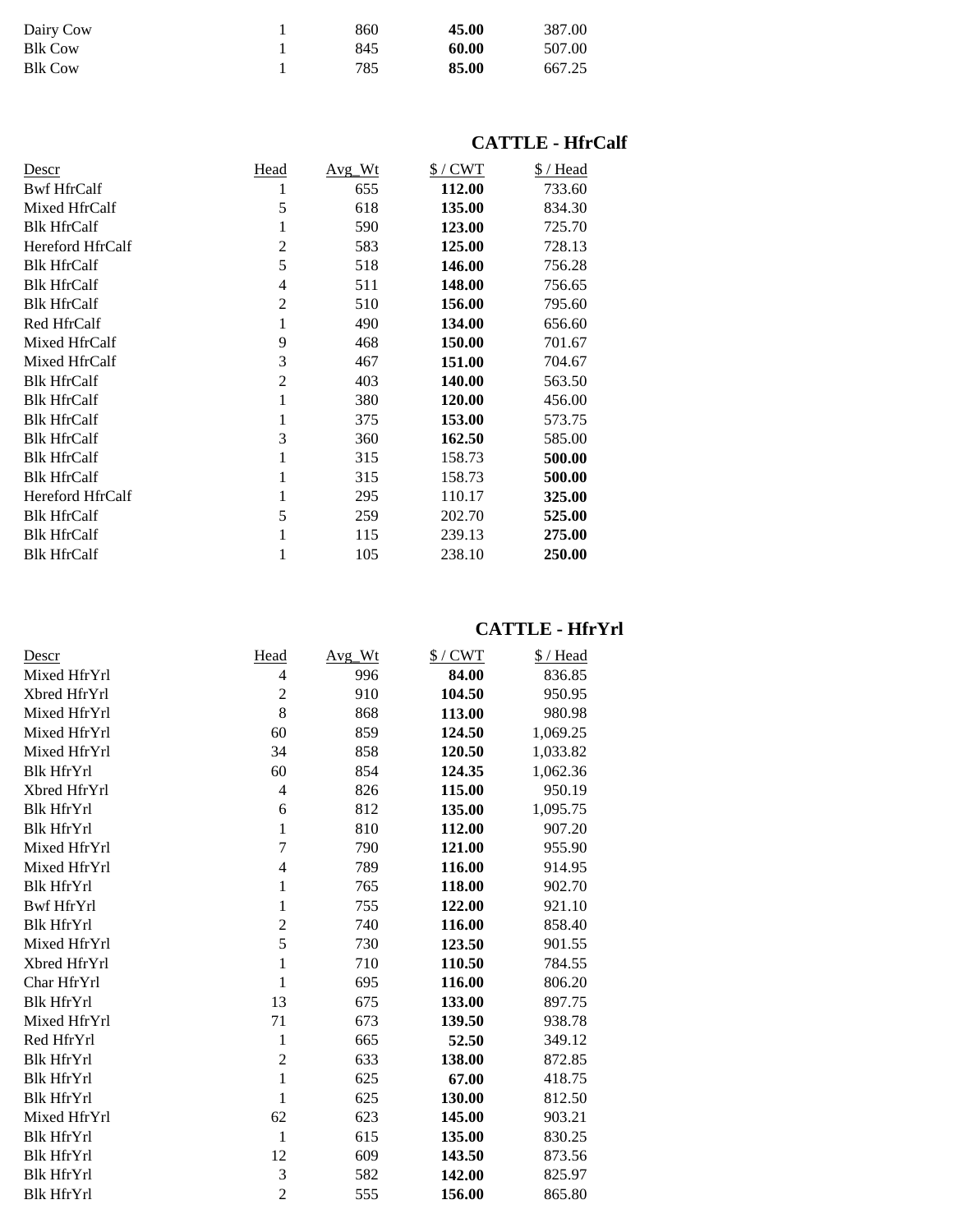| Mixed HfrYrl      | 9  | 546 | 145.00 | 791.06 |
|-------------------|----|-----|--------|--------|
| Mixed HfrYrl      | 17 | 538 | 150.00 | 807.35 |
| <b>Blk HfrYrl</b> | 1  | 510 | 115.00 | 586.50 |
| Char HfrYrl       | 1  | 500 | 144.00 | 720.00 |
| <b>Blk HfrYrl</b> | 1  | 485 | 119.00 | 577.15 |
| <b>Blk HfrYrl</b> | 8  | 468 | 159.00 | 743.33 |
| Char HfrYrl       | 1  | 445 | 152.00 | 676.40 |
| <b>Blk HfrYrl</b> | 3  | 383 | 160.00 | 613.33 |
| Char HfrYrl       | 1  | 340 | 156.00 | 530.40 |
| <b>Blk HfrYrl</b> | 1  | 300 | 172.50 | 517.50 |
| <b>Blk HfrYrl</b> | 1  | 250 | 204.00 | 510.00 |
| <b>Blk HfrYrl</b> | 1  | 220 | 204.55 | 450.00 |
| <b>Blk HfrYrl</b> |    | 180 | 180.56 | 325.00 |
|                   |    |     |        |        |

#### **CATTLE - Pair**

| Descr            | Head | Avg Wt | /CWT   | \$/Head  |
|------------------|------|--------|--------|----------|
| <b>Blk PAIR</b>  | 2    | 1638   | 88.55  | 1,450.00 |
| <b>Bwf PAIR</b>  |      | 1615   | 78.95  | 1,275.00 |
| <b>B</b> lk PAIR |      | 1570   | 95.54  | 1,500.00 |
| <b>Blk PAIR</b>  | 2    | 1378   | 88.93  | 1,225.00 |
| <b>Blk PAIR</b>  |      | 1330   | 99.62  | 1,325.00 |
| <b>Blk PAIR</b>  | 2    | 1298   | 84.78  | 1,100.00 |
| <b>Red PAIR</b>  |      | 1020   | 100.49 | 1,025.00 |

### **CATTLE - StrCalf**

| Descr              | Head           | Avg_Wt | $$/$ CWT | \$/Head  |
|--------------------|----------------|--------|----------|----------|
| <b>Blk StrCalf</b> |                | 775    | 132.00   | 1,023.00 |
| <b>Blk StrCalf</b> | 3              | 595    | 151.00   | 898.45   |
| <b>Bwf StrCalf</b> |                | 585    | 147.00   | 859.95   |
| <b>Blk StrCalf</b> | 3              | 558    | 150.00   | 837.50   |
| Mixed StrCalf      | 9              | 553    | 164.00   | 907.47   |
| <b>Blk StrCalf</b> |                | 553    | 176.50   | 976.04   |
| <b>Bwf StrCalf</b> |                | 535    | 175.00   | 936.25   |
| <b>Blk StrCalf</b> |                | 510    | 23.00    | 117.30   |
| Mixed StrCalf      | 9              | 470    | 177.00   | 831.90   |
| <b>Blk StrCalf</b> | 6              | 393    | 187.50   | 737.50   |
| <b>Bwf StrCalf</b> |                | 380    | 187.50   | 712.50   |
| <b>Blk StrCalf</b> | 2              | 330    | 194.00   | 640.20   |
| <b>Blk StrCalf</b> | 3              | 268    | 223.60   | 600.00   |
| <b>Blk StrCalf</b> | $\mathfrak{D}$ | 233    | 236.56   | 550.00   |
| <b>Blk StrCalf</b> |                | 175    | 228.57   | 400.00   |

# **CATTLE - StrYrl**

| <u>Descr</u>      | Head | Avg Wt | $$/$ CWT | \$/Head  |
|-------------------|------|--------|----------|----------|
| <b>Blk StrYrl</b> |      | 1280   | 75.00    | 960.00   |
| <b>Blk StrYrl</b> |      | 1275   | 96.00    | 1,224.00 |
| Mixed StrYrl      | 2    | 1105   | 74.00    | 817.70   |
| <b>Blk StrYrl</b> | 15   | 1053   | 121.00   | 1,274.53 |
| <b>Blk StrYrl</b> | 51   | 1027   | 123.10   | 1,264.31 |
| Mixed StrYrl      | 2    | 1008   | 122.00   | 1,229.15 |
| Mixed StrYrl      | 17   | 984    | 126.50   | 1,244.16 |
| <b>Blk StrYrl</b> |      | 965    | 125.00   | 1,206.25 |
| Red StrYrl        |      | 955    | 71.00    | 678.05   |
| Xbred StrYrl      |      | 950    | 122.00   | 1,159.00 |
| Mixed StrYrl      | 23   | 938    | 132.00   | 1.238.50 |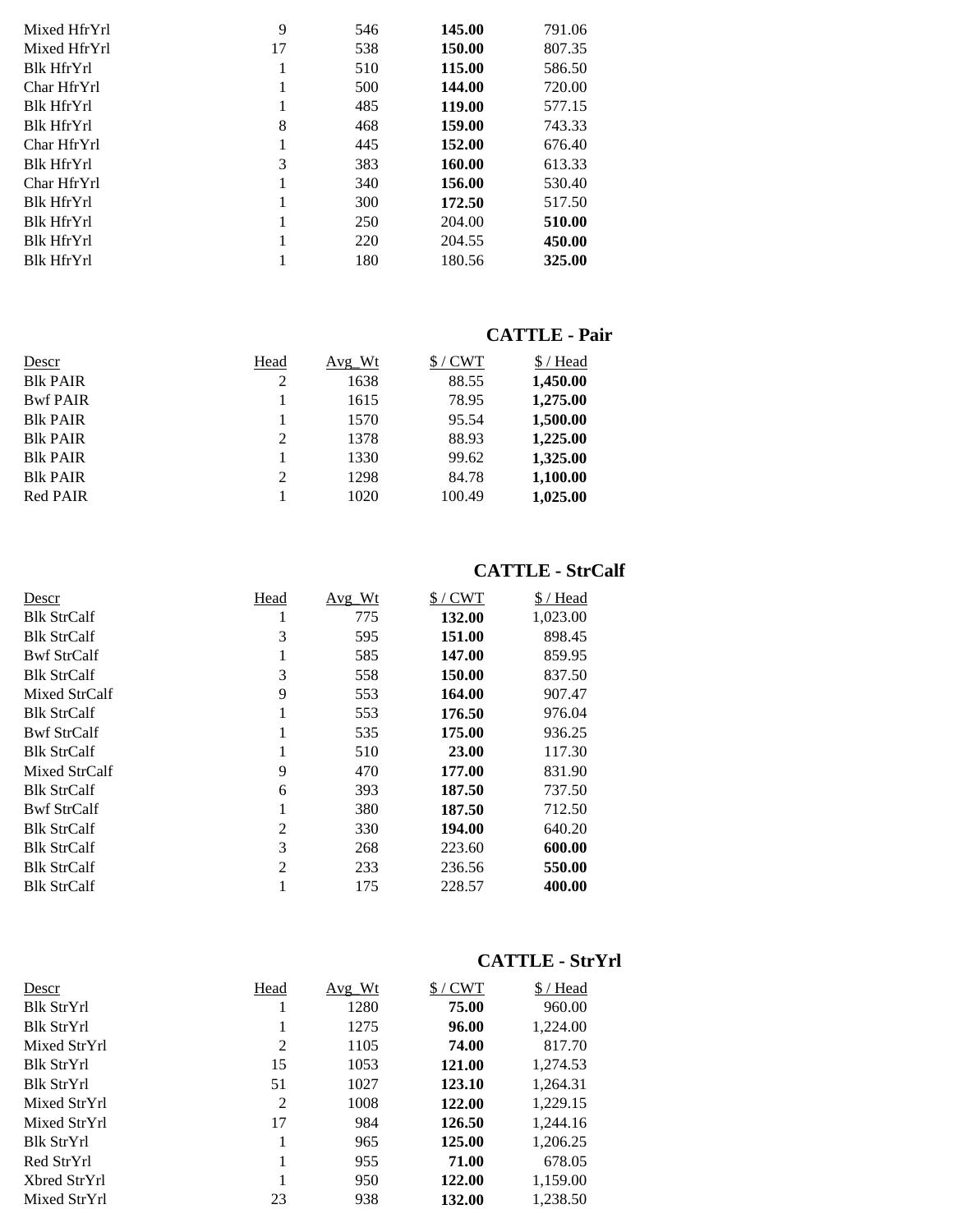| <b>Blk StrYrl</b> | 60             | 932 | 131.75 | 1,227.91 |
|-------------------|----------------|-----|--------|----------|
| <b>Blk StrYrl</b> | 1              | 925 | 120.00 | 1,110.00 |
| Mixed StrYrl      | 61             | 919 | 134.10 | 1,231.74 |
| Mixed StrYrl      | 3              | 917 | 127.00 | 1,164.17 |
| <b>Blk StrYrl</b> | $\mathbf{1}$   | 880 | 129.00 | 1,135.20 |
| <b>Bwf StrYrl</b> | 1              | 870 | 110.00 | 957.00   |
| <b>Blk StrYrl</b> | 20             | 863 | 138.00 | 1,190.25 |
| <b>Blk StrYrl</b> | 16             | 859 | 137.50 | 1,180.78 |
| Hereford StrYrl   | $\overline{2}$ | 855 | 142.50 | 1,218.38 |
| Mixed StrYrl      | 22             | 848 | 137.75 | 1,167.43 |
| <b>Bwf StrYrl</b> | $\mathfrak{Z}$ | 843 | 120.00 | 1,012.00 |
| <b>Blk StrYrl</b> | 53             | 842 | 142.50 | 1,199.69 |
| Mixed StrYrl      | 6              | 840 | 137.50 | 1,155.00 |
| <b>Blk StrYrl</b> | 1              | 840 | 130.00 | 1,092.00 |
| Xbred StrYrl      | $\overline{7}$ | 836 | 124.00 | 1,036.29 |
| Mixed StrYrl      | $\mathbf{1}$   | 835 | 72.00  | 601.20   |
| <b>Blk StrYrl</b> | $\mathbf{1}$   | 825 | 140.00 | 1,155.00 |
| Mixed StrYrl      | $\overline{7}$ | 819 | 120.00 | 983.14   |
| Hereford StrYrl   | 3              | 818 | 135.00 | 1,104.75 |
| Char StrYrl       | 1              | 815 | 120.00 | 978.00   |
| Mixed StrYrl      | 69             | 768 | 145.25 | 1,115.06 |
| Mixed StrYrl      | 23             | 767 | 145.50 | 1,115.92 |
| <b>Blk StrYrl</b> | $\mathbf{1}$   | 760 | 140.00 | 1,064.00 |
| <b>Blk StrYrl</b> | $\overline{c}$ | 745 | 142.00 | 1,057.90 |
| <b>Blk StrYrl</b> | 1              | 710 | 98.00  | 695.80   |
| <b>Blk StrYrl</b> | 33             | 709 | 144.00 | 1,021.09 |
| <b>Blk StrYrl</b> | $\mathbf{1}$   | 705 | 140.00 | 987.00   |
| <b>Blk StrYrl</b> | 3              | 705 | 139.00 | 979.95   |
| Xbred StrYrl      | 1              | 685 | 149.00 | 1,020.65 |
| <b>Blk StrYrl</b> | 25             | 678 | 153.00 | 1,037.95 |
| Mixed StrYrl      | 6              | 673 | 152.00 | 1,023.47 |
| Mixed StrYrl      | 30             | 651 | 161.00 | 1,048.65 |
| <b>Blk StrYrl</b> | $\,8\,$        | 649 | 161.00 | 1,045.49 |
| <b>Blk StrYrl</b> | $\mathbf{1}$   | 605 | 158.00 | 955.90   |
| <b>Blk StrYrl</b> | 3              | 605 | 151.00 | 913.55   |
| <b>Blk StrYrl</b> | $\overline{7}$ | 580 | 168.00 | 974.40   |
| Mixed StrYrl      | 6              | 553 | 176.50 | 975.16   |
| Mixed StrYrl      | 22             | 549 | 173.00 | 949.93   |
| <b>Blk StrYrl</b> | $\overline{4}$ | 534 | 176.00 | 939.40   |
| <b>Blk StrYrl</b> | $\overline{c}$ | 493 | 166.00 | 817.55   |
| Mixed StrYrl      | 6              | 478 | 185.00 | 884.92   |
| <b>Blk StrYrl</b> | 11             | 461 | 192.00 | 885.82   |
| Rwf StrYrl        | $\mathbf{1}$   | 390 | 190.00 | 741.00   |
| <b>Blk StrYrl</b> | $\overline{c}$ | 355 | 198.00 | 702.90   |
| <b>Bwf StrYrl</b> | $\mathbf{1}$   | 350 | 187.00 | 654.50   |
|                   |                |     |        |          |